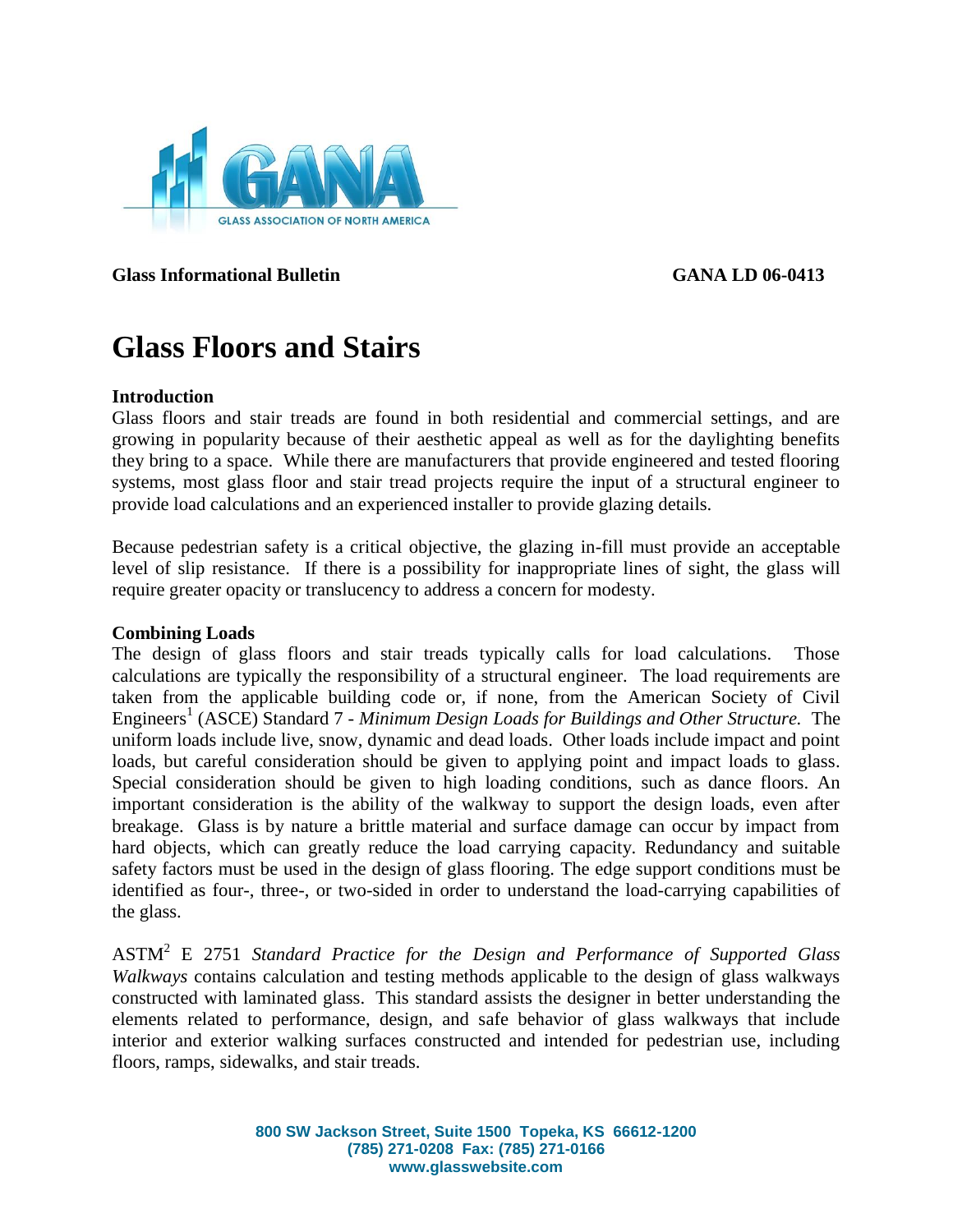## **Choosing the Glazing**

Several types of glass products are used in floors and stair treads, including laminated glass and glass block systems. A description of these glass types follows:

- *Laminated glass* two or more pieces of glass bonded together with an interlayer. The glass may be annealed, heat- or chemically-strengthened or fully tempered.
- *Glass block* a decorative hollow glass building block that is set in an aluminum or concrete framework and sealed against moisture.

# **Providing Slip Resistance**

Slip resistance of a walking surface is an important safety consideration. The Occupational Safety and Health Administration<sup>3</sup> (OSHA) requires a minimum slip resistance, expressed as a static coefficient of friction of 0.50. However, special activities, such as dancing, may require a different level of slip resistance. Glass floors used near entrances that may get wet require special consideration.

There are a variety of recognized test methods that measure slip resistance using specific test equipment under dry or wet conditions. These are:

- F 609 *Standard Test Method for Static Slip Resistance of Footwear, sole, Heel, or Related Materials by Horizontal Pull Slipmeter (HPS)*
- *C1028 Test Method for Determining the Static Coefficient of Friction of Ceramic Tile and Other Like Surfaces by the Horizontal Dynamometer Pull-Meter Method*
- *ANSI/ASSE TR-A1264.3-2007 ANSI Technical Report, Using Variable Angle Tribometers (VAT) for Measurement of Slip Resistance of Walkways*
- *UL 410 Standard for Safety for Slip Resistance of Floor Surface Materials*

Other industry standards, such as ASTM F 1637 - *Standard Practice for Safe Walking Surfaces,*  ASTM F 1646 - *Standard Terminology Relating to Safety and Traction for Footwear* and Underwriters Laboratory<sup>4</sup> (UL) UL 410 – *Slip Resistance of Floor Surface Materials*, address the safety issues of walkway surfaces from a more general point of view.

Processes designed to roughen the top surface of the glass to provide slip resistance include sandblasting, acid-etching, ceramic frit, and embossing. It is important to note that sandblasting may reduce the strength of the glass by as much as 50%; therefore, glass flooring should never be sand blasted in the field without a complete engineering analysis.

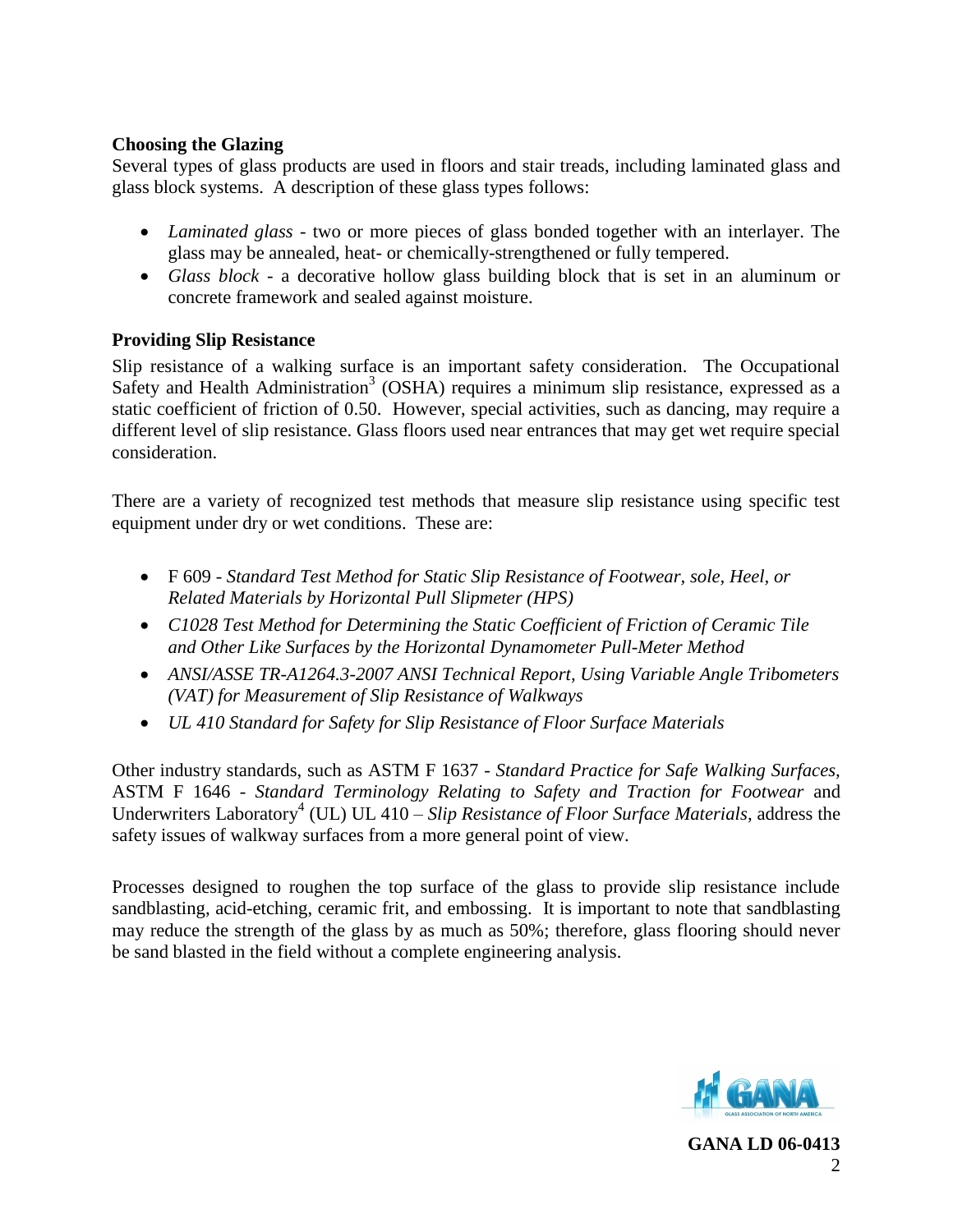#### **Considering Modesty**

Modesty becomes an issue when glass floors are found on upper levels and inappropriate lines of sight are created from spaces below. When modesty is a concern, it may be necessary to incorporate acid etch, a ceramic enamel finish, or a decorated or translucent interlayer in the glass to create opacity.

### **Testing**

Glass floors can be tested for strength according to ASTM E 2751 *Standard Practice for Design and Performance of Support Glass Walkways.*

#### **Installation**

Any sealant or caulking that is used must be checked for compatibility with the glass flooring. The framing and supports for glass floors comprised of laminated glass must provide drain holes or weep systems to avoid the possibility of water or cleaning fluids building up in the system.

#### **Fire Resistance**

Glass floors are not normally fire resistant so careful consideration should be given to maintaining adequate fire barriers between floors.

### **Maintenance**

Glass floors should be regularly inspected for damage, as impact from hard objects can crack the upper surface. Any damaged glass should be replaced as soon as possible. Cleaners and polishes may change the coefficient of friction and should be avoided.

#### **Conclusion**

Glass floors and stair treads are aesthetically appealing and beneficial as a way of bringing additional light into a space. These systems are used in both commercial and residential spaces and require careful attention to engineering, installation, and pedestrian safety. All parties are alerted to the potential of liability for consequential damages.

*The Glass Association of North America (GANA) has produced this Glass Informational Bulletin solely to provide general information as to identify issues related to glass flooring and stair applications. The Bulletin does not purport to state that any one particular type glass flooring design process or procedure should be used in all applications or even in any specific application. The user of this Bulletin has the responsibility to ensure the design, engineering and installation guidelines from the glass flooring and stair system supplier(s) are followed. GANA disclaims any responsibility for any specific results related to the use of this Bulletin, for any errors or omissions contained in the Bulletin, and for any liability for loss or damage of any kind arising out of the use of this Bulletin.*

This bulletin was developed by the GANA Laminating Division – Glass Flooring Task Group and approved by the Laminating Division – Technical Committee and GANA Board of Directors. The original version of the document was approved and published in November 2007. This edition of the bulletin provides the most recent update and published in April 2013.